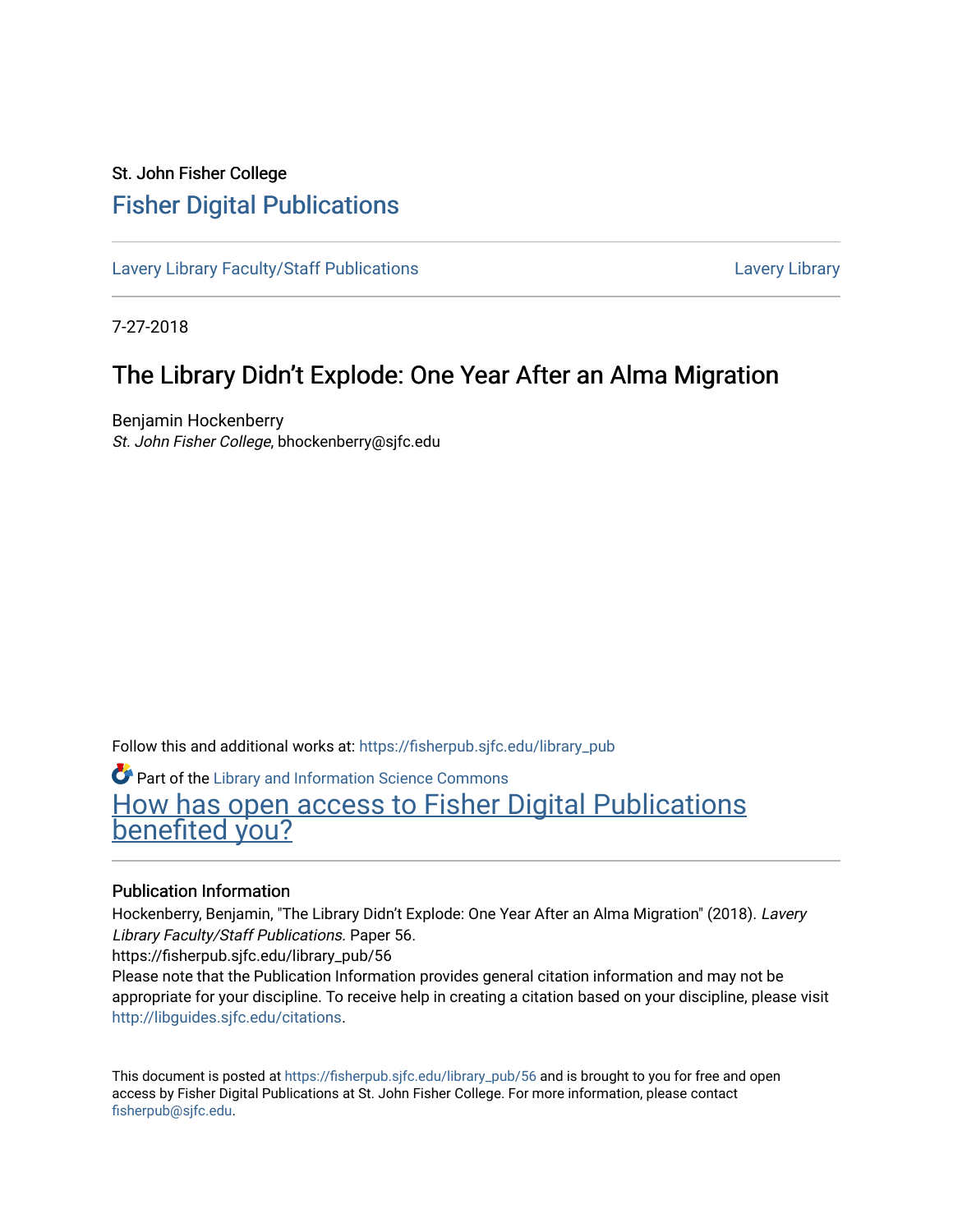### The Library Didn't Explode: One Year After an Alma Migration

#### Abstract

Been with your old library system for a long time, and faced with an anxiety-ridden migration to something new? St. John Fisher College and Nazareth College were running Millennium/Sierra for over a decade before a switch to Alma in June 2017. New vocabulary, new data structures, new search systems -- was there anything that \*wasn't\* new? Allay your fears: it's been a year, and the library didn't explode. This informal presentation will discuss what made migration and post-implementation Alma life bearable: what went well, what we're still working on, and where we've turned for answers. And what you've likely been looking for -- a look under the hood of a live Alma environment in a (mostly) working system, with an open floor for discussion.

### **Disciplines**

Library and Information Science

#### **Comments**

Presented at the IDS Project Conference at Utica College in Utica, New York on July 27, 2018.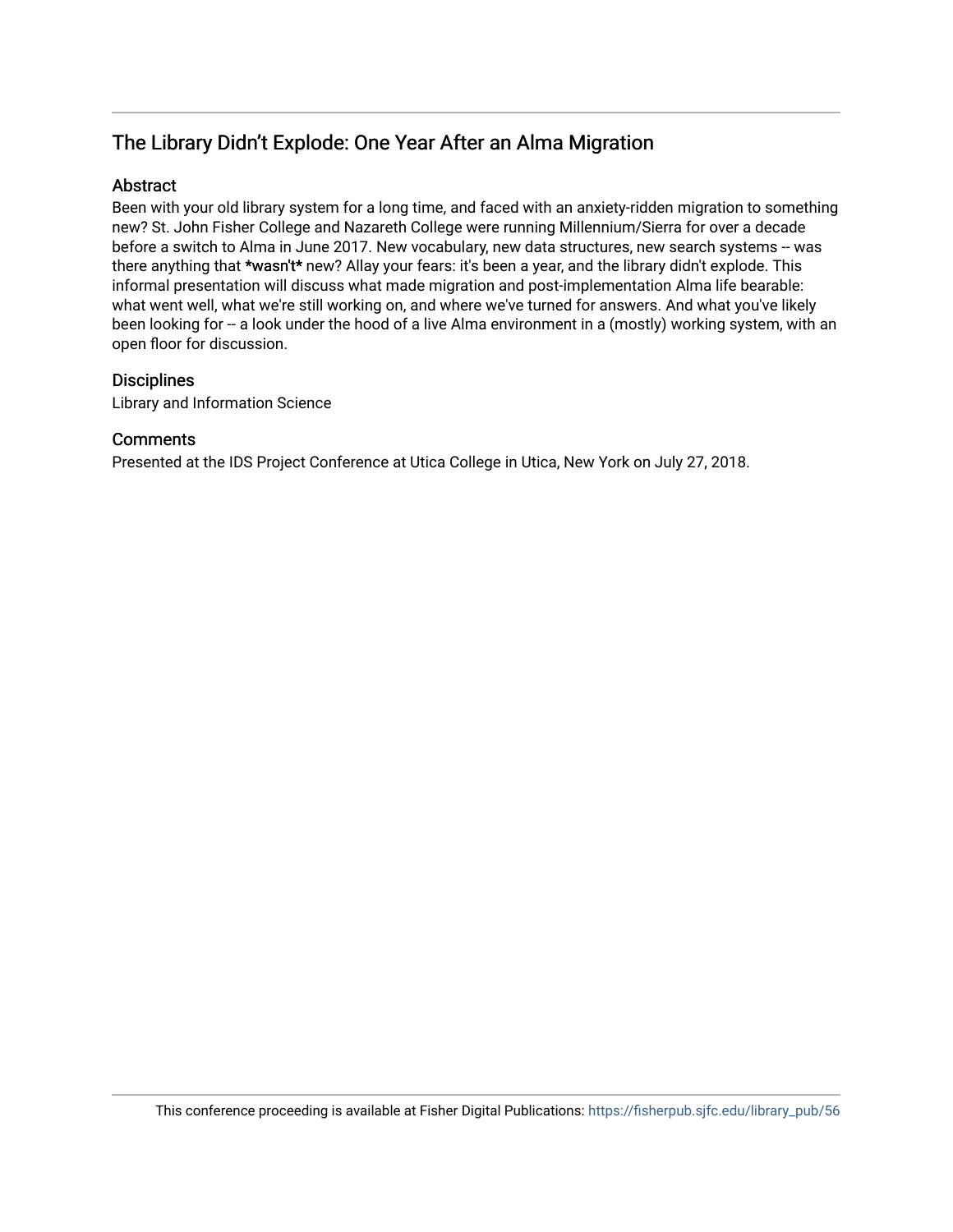## The Library didn't explode.

One year after an Alma migration Ben Hockenberry, St. John Fisher College bhockenberry@sjfc.edu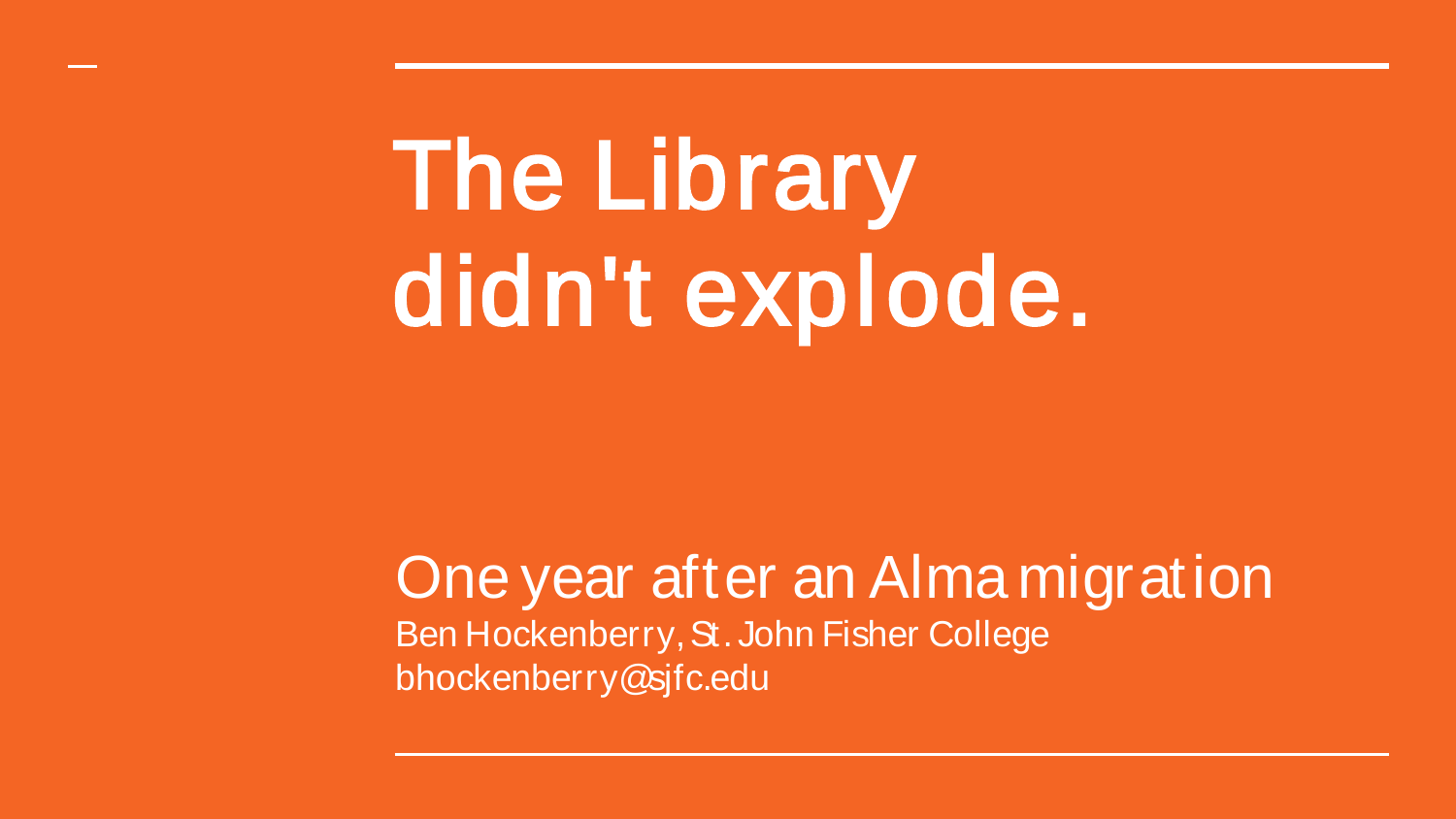### "Why did we do this?"



You can't walk away from this one.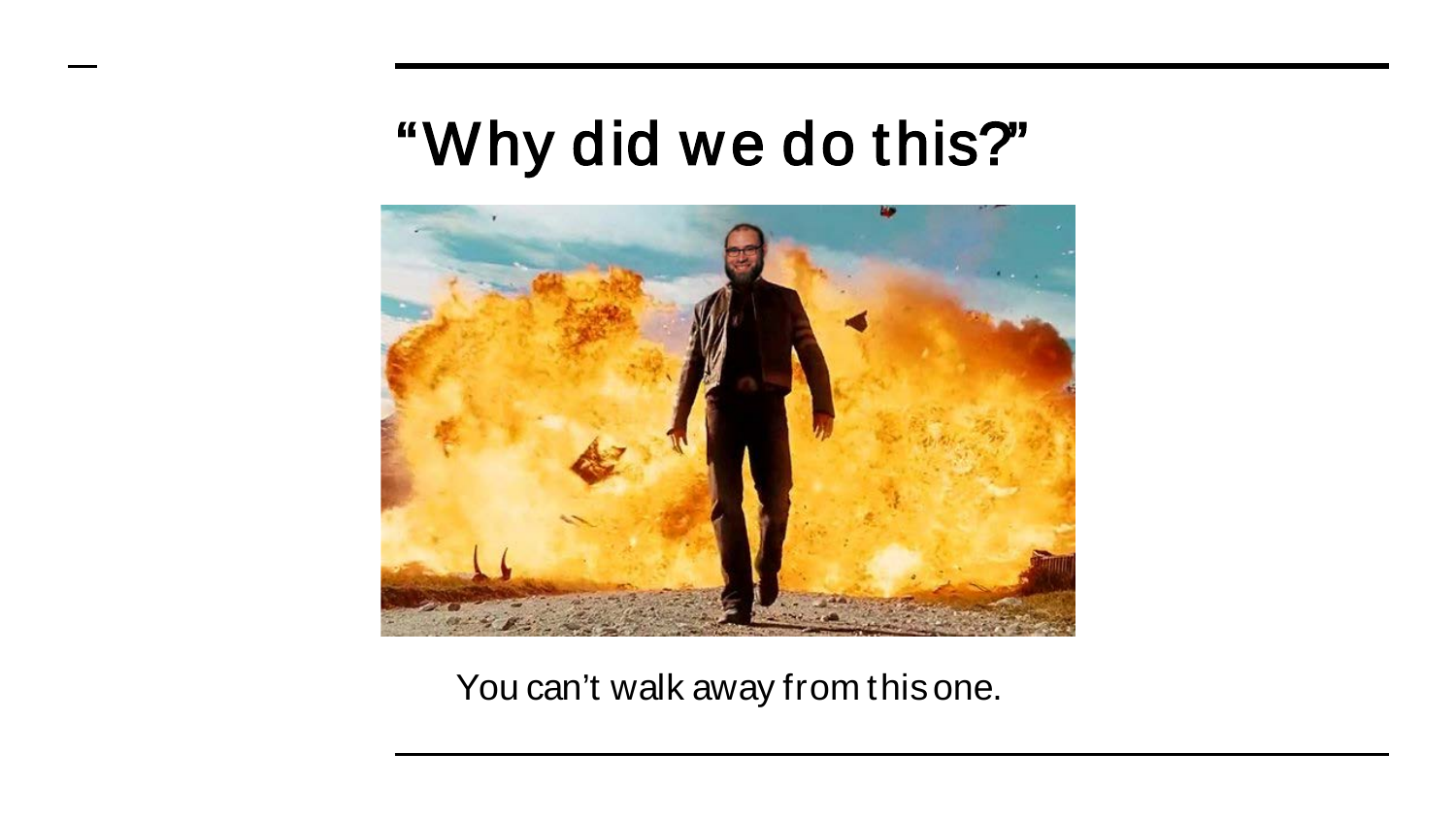# Managing your migration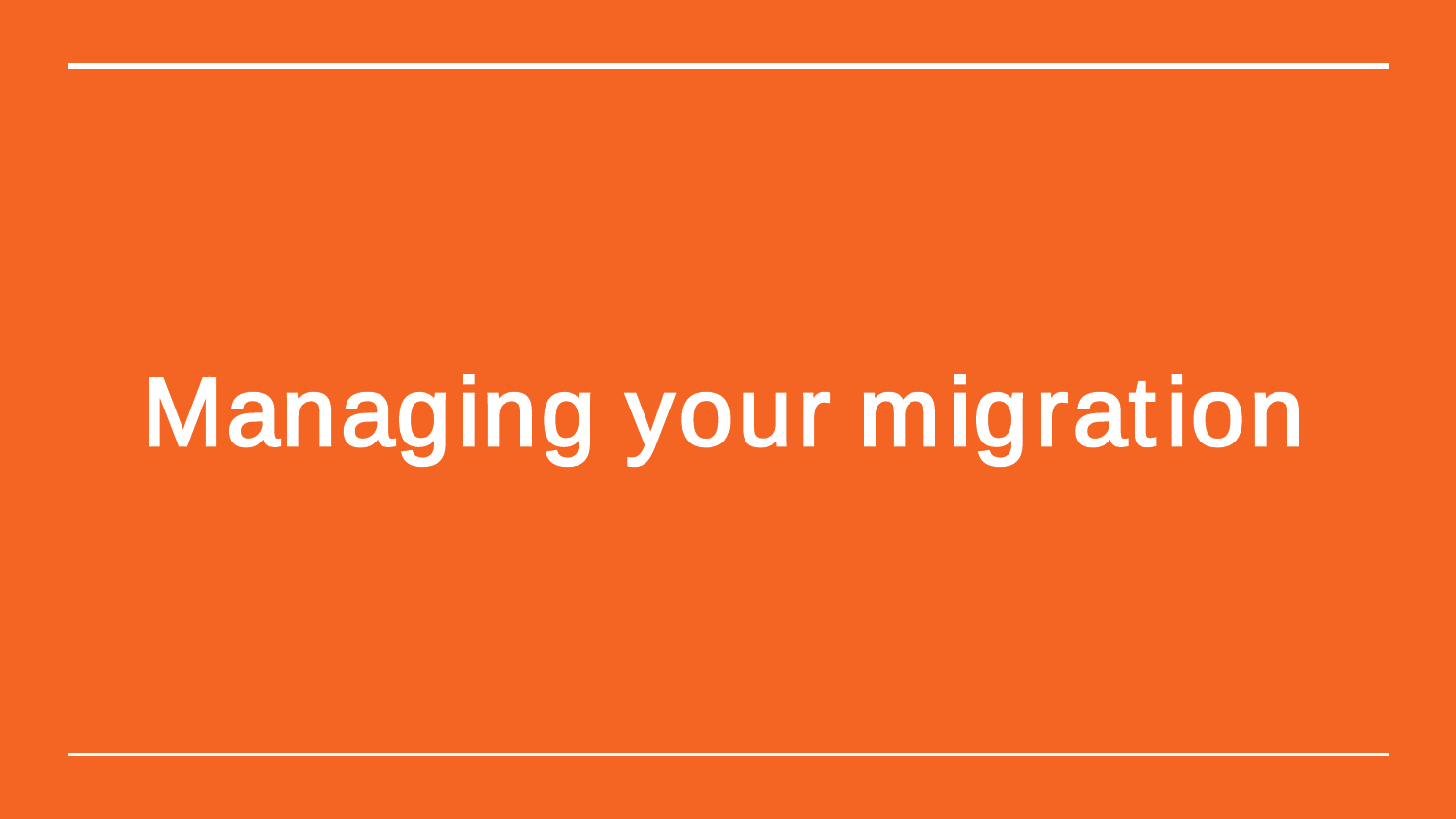## Your support network



Library staff and administration

IT

Colleagues in your institution and beyond : IDS!

Family and friends

Ex Libris Support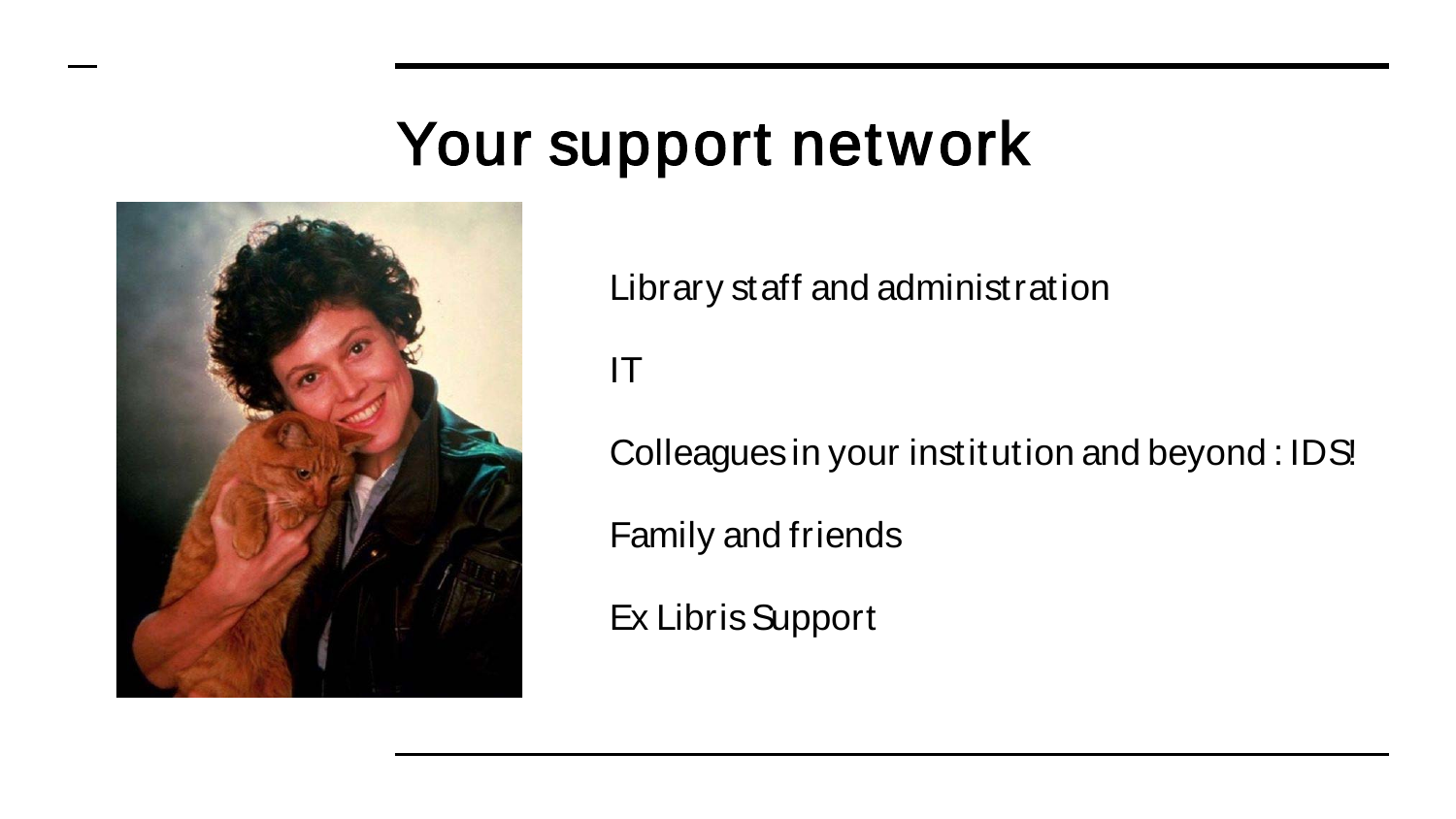## Get all hands on deck



Focused teams are needed for project meetings...but *everyone* is part of this

Include input from all departments (don't forget Instruction!)

Designated liaisons between project leads and departments

Keep communication flowing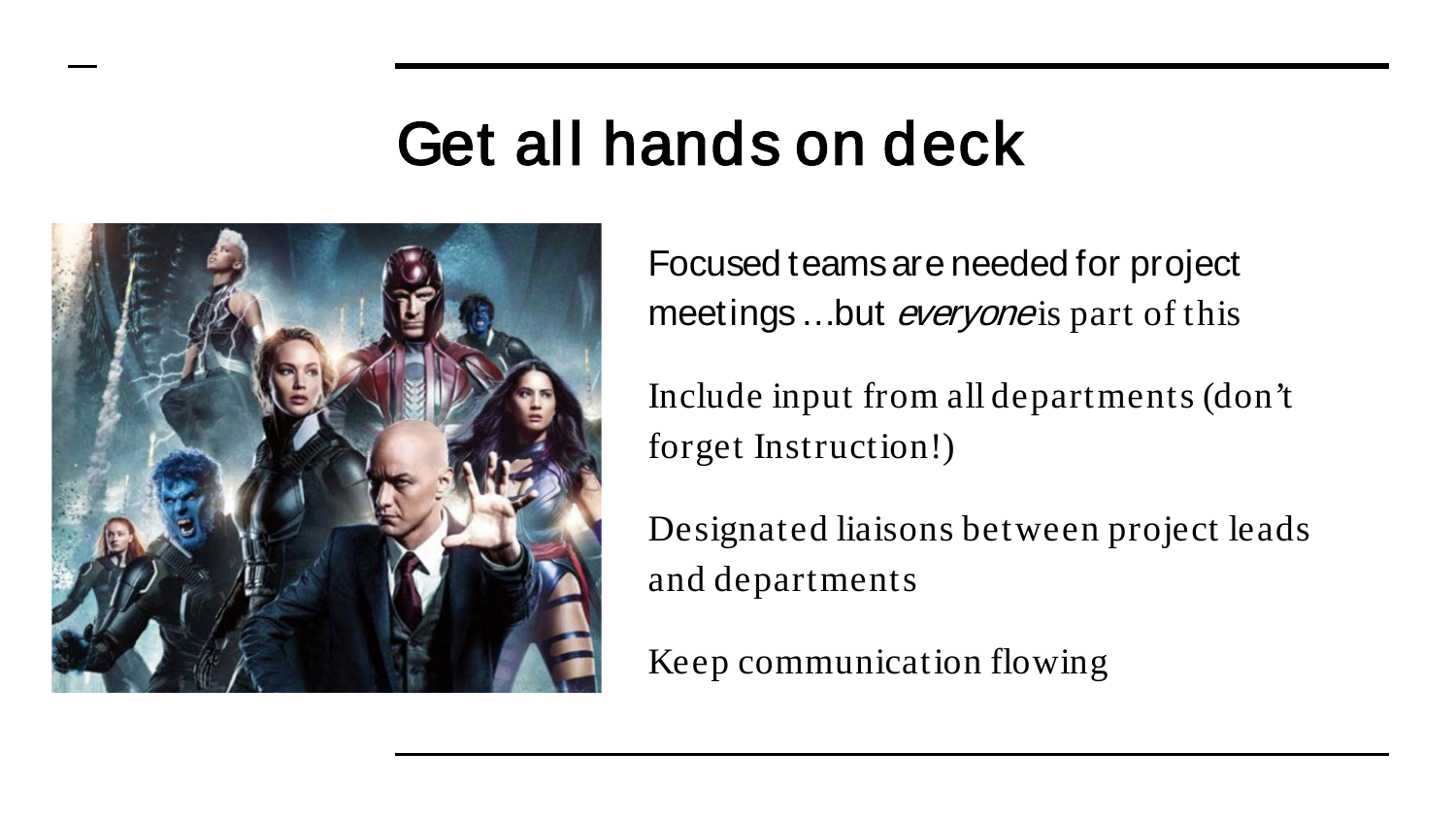## The big stuff



Don't sweat the config spreadsheets Use your implementation coordinator Read and act on feedback from test data loads Document preexisting workflows Figure out nice-to-haves vs. essentials

Take training seriously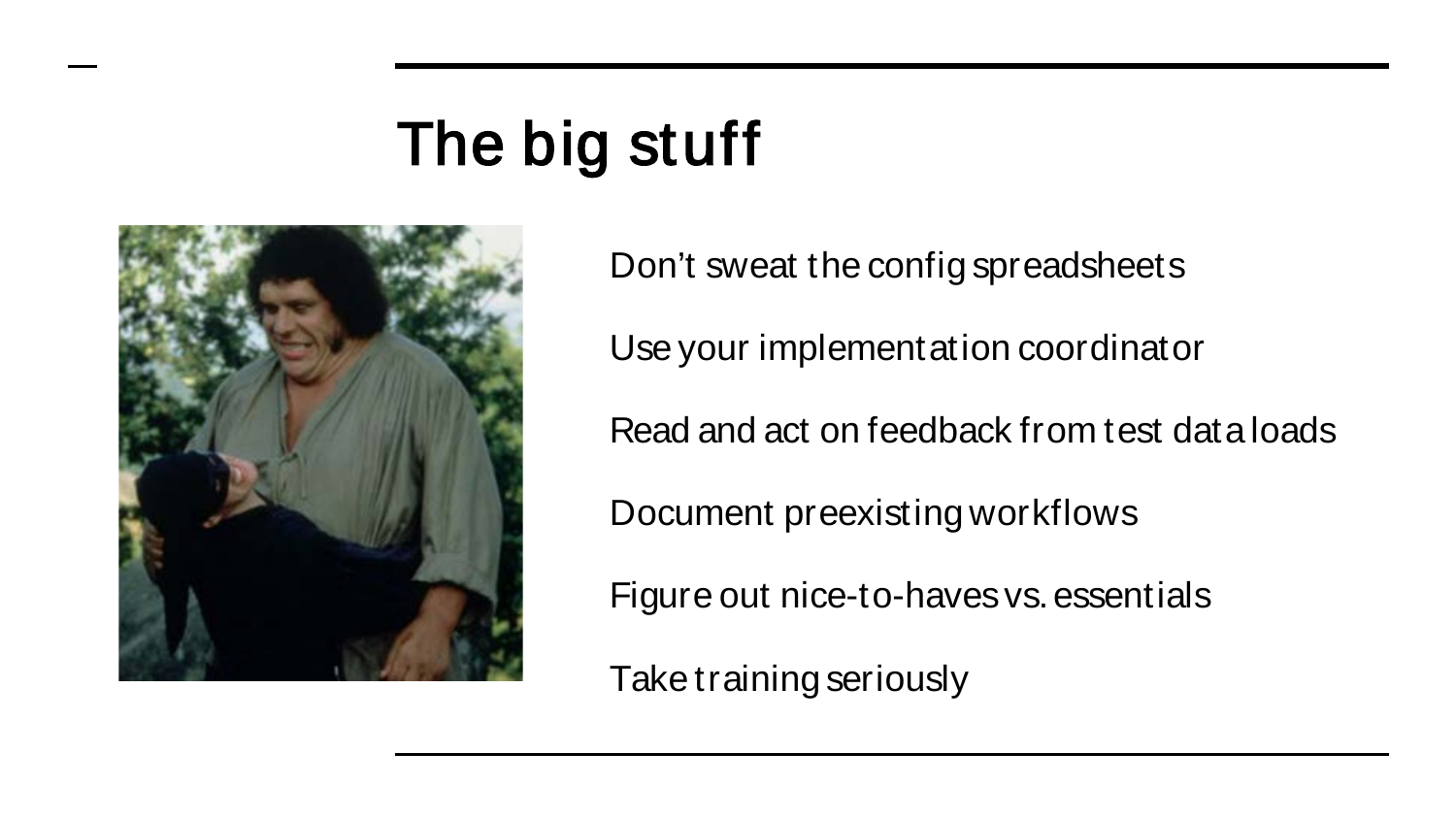### Leverage available tools



Project management tools: Asana, Basecamp, Keep, Trello

Keep track of progress, deadlines, and assignees

Dig into Salesforce Support Cases, Alma-L/Primo-L, and Knowledge Center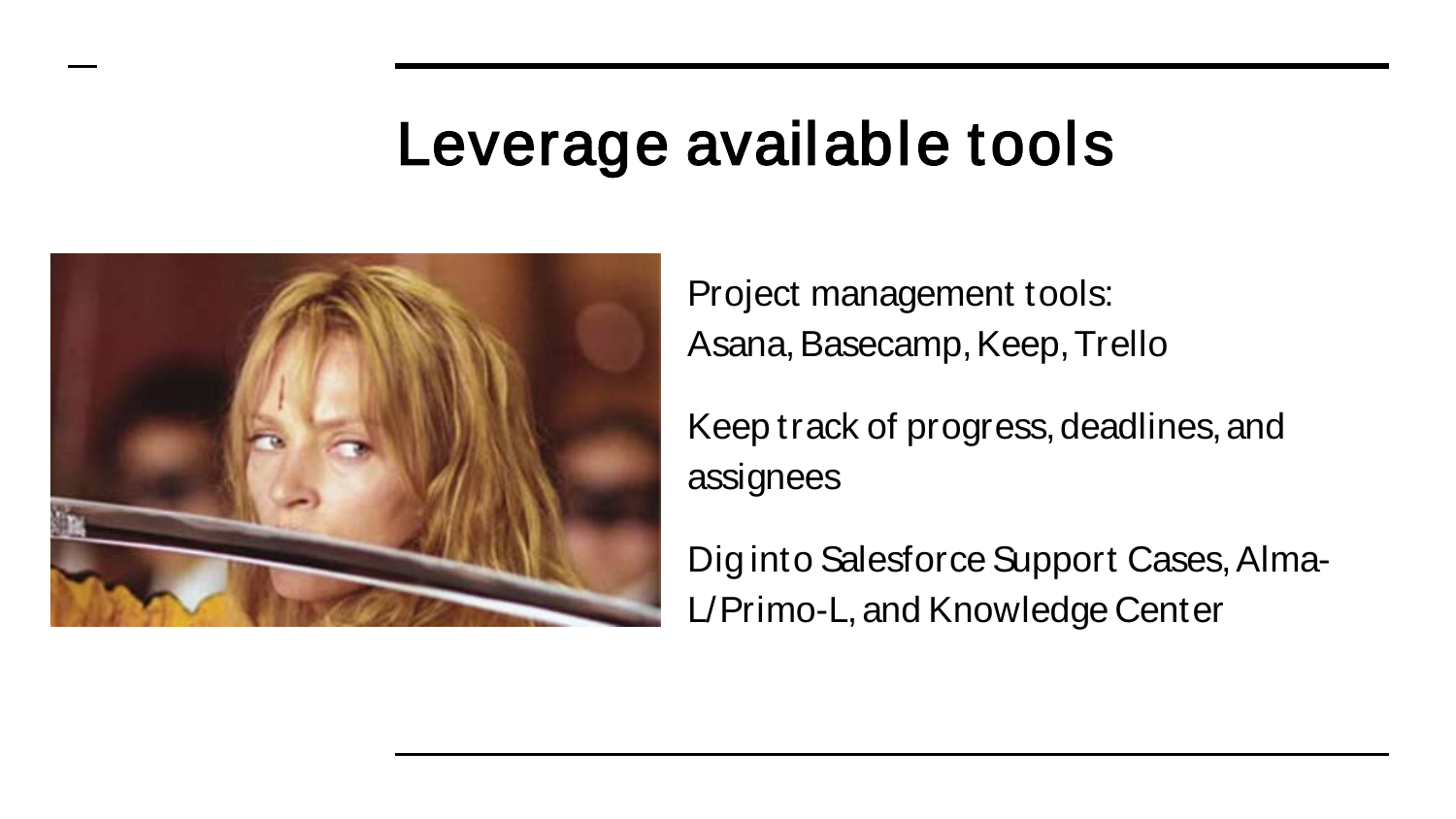# Protect yourselves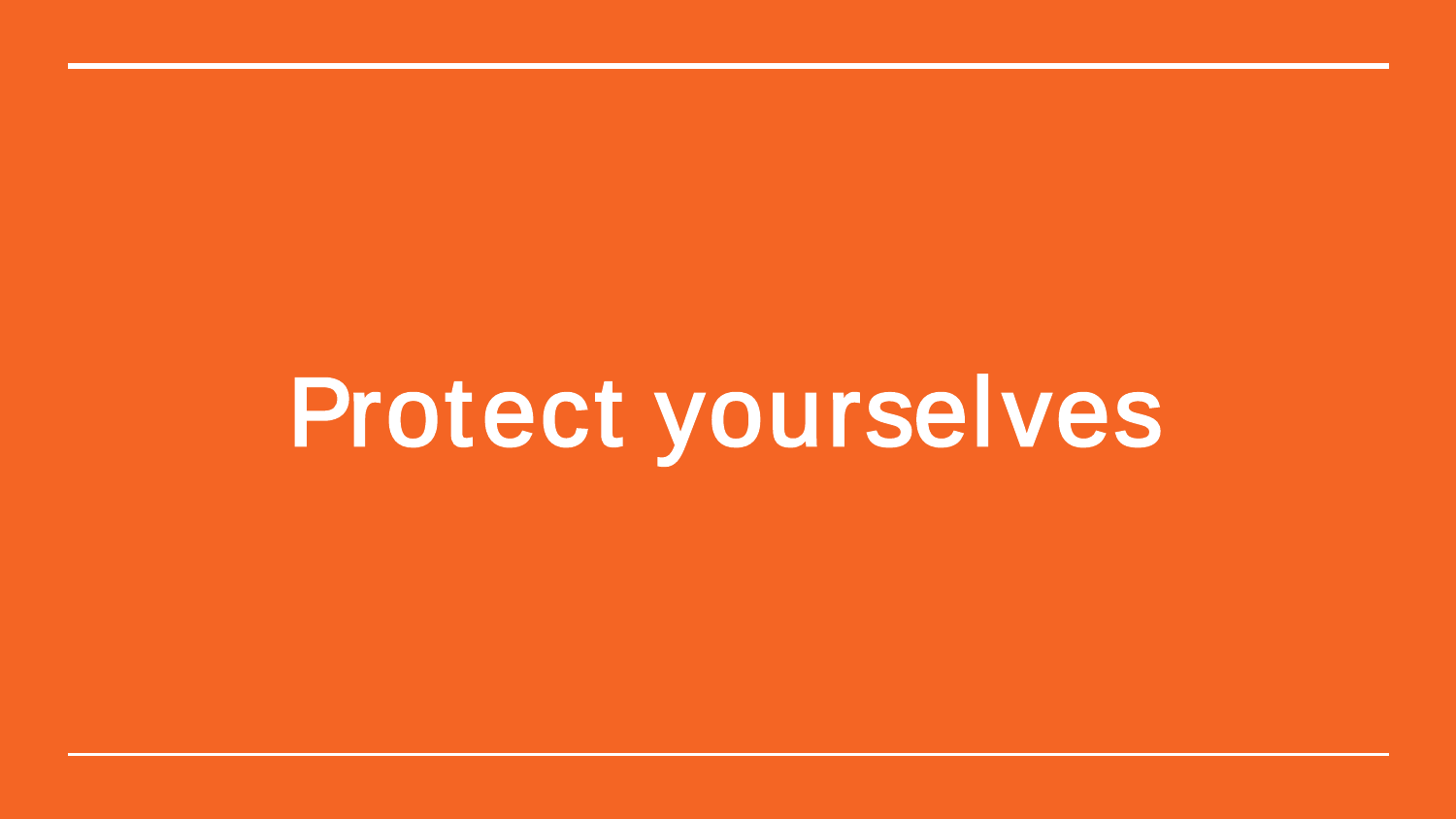### Back up all the data



Save everything from your old system

Copy the database if you have database-level access

Pull every report

Export all the MARC

….and save it all to two places. JIC.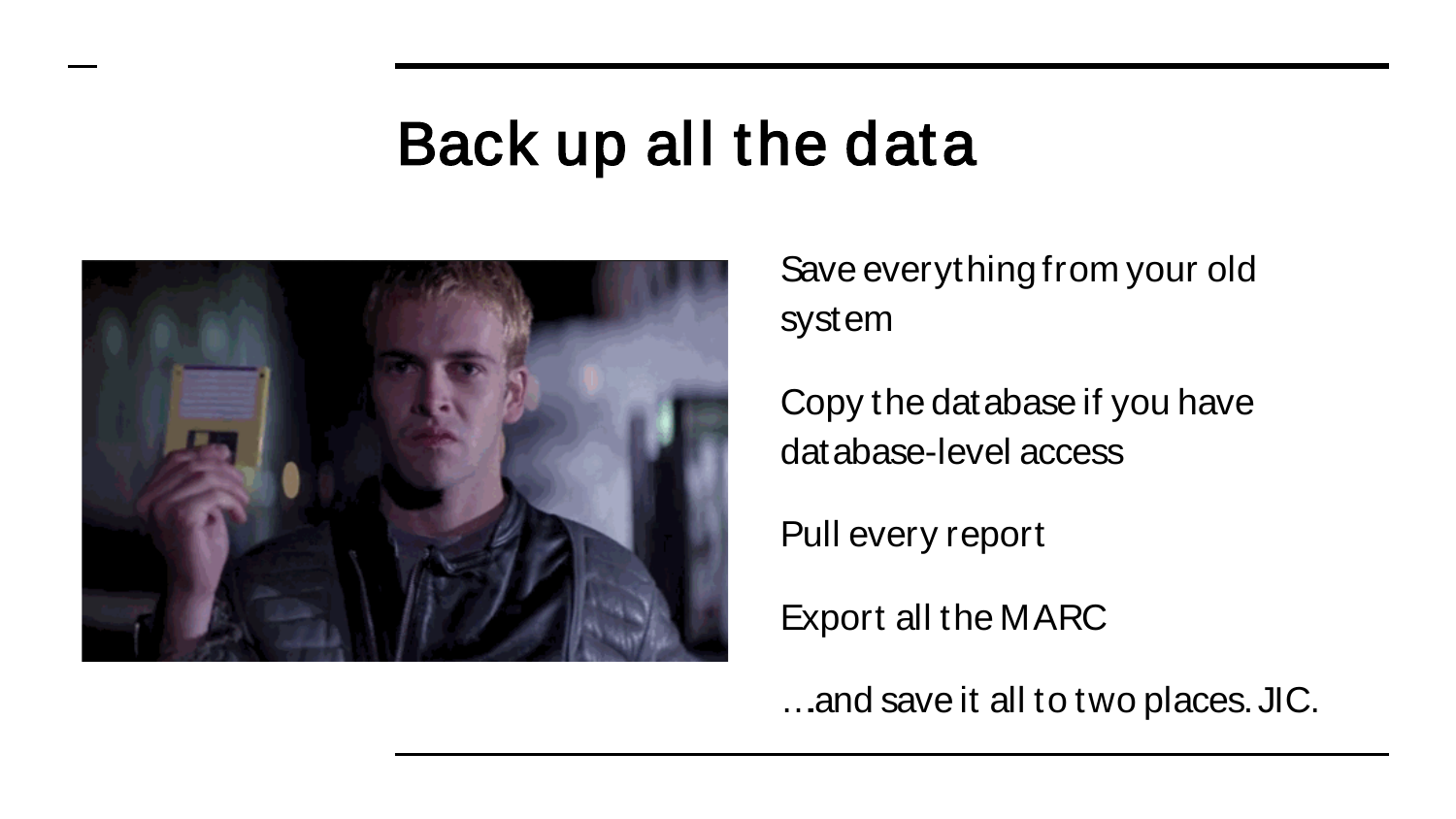## Get your hands dirty



Don't be afraid, but take precautions

Learn to configure all you can

Use your test environment

Take screenshots and document current state and changes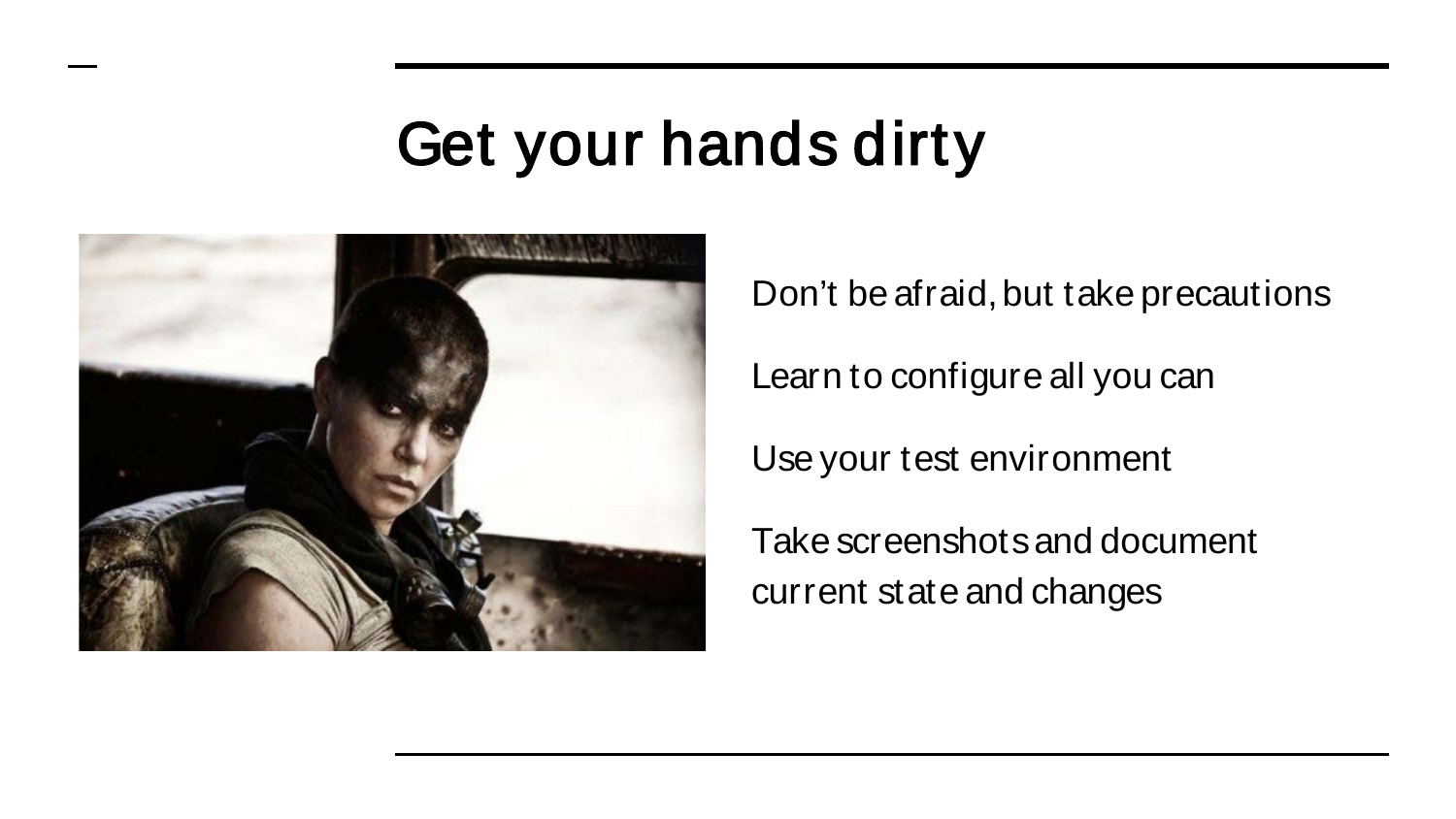### Manage expectations



Let your user base know change is coming ...and more change will come after that

Expect growing pains

Respond to feedback before and after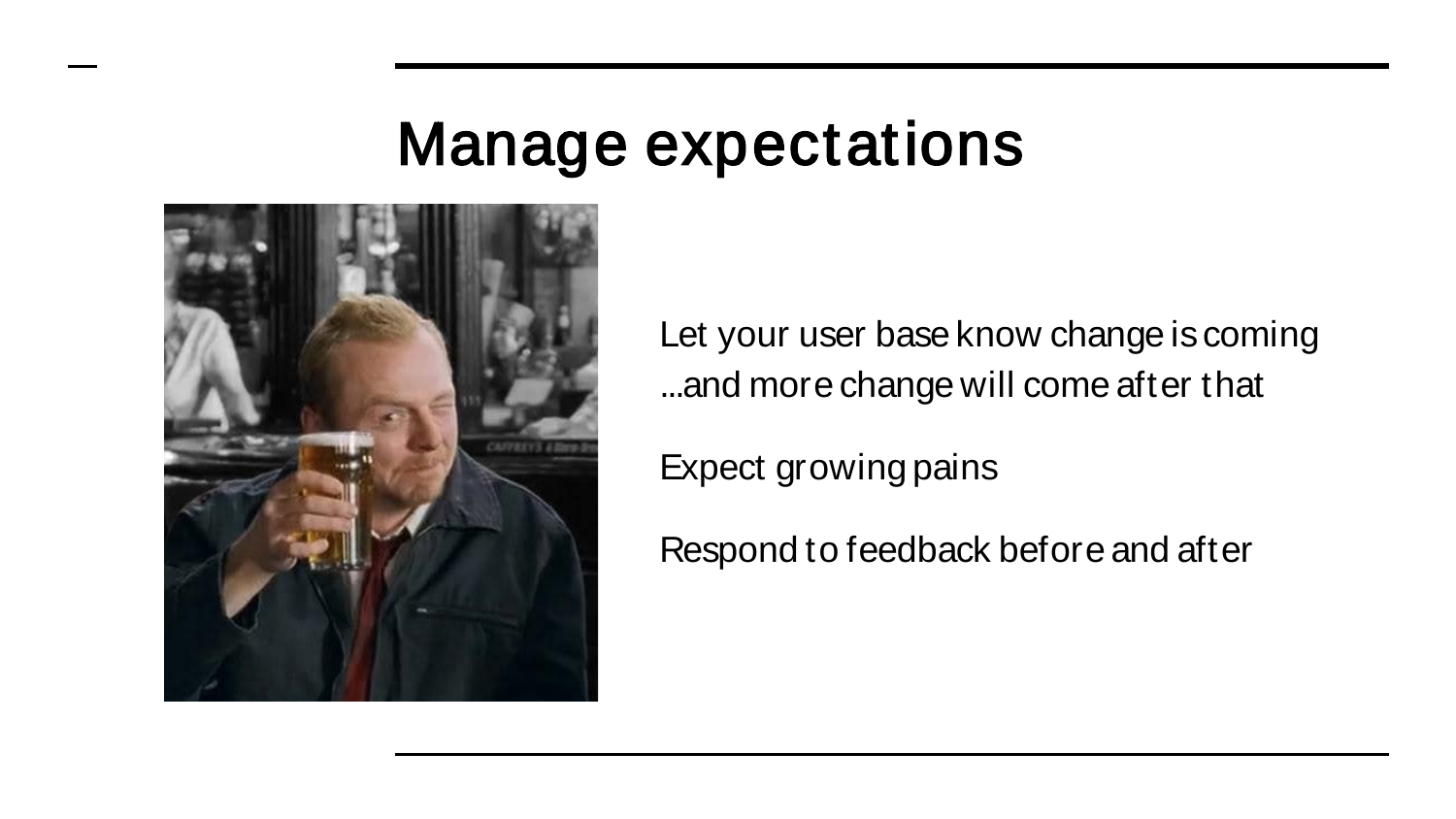## Freeze and Cutover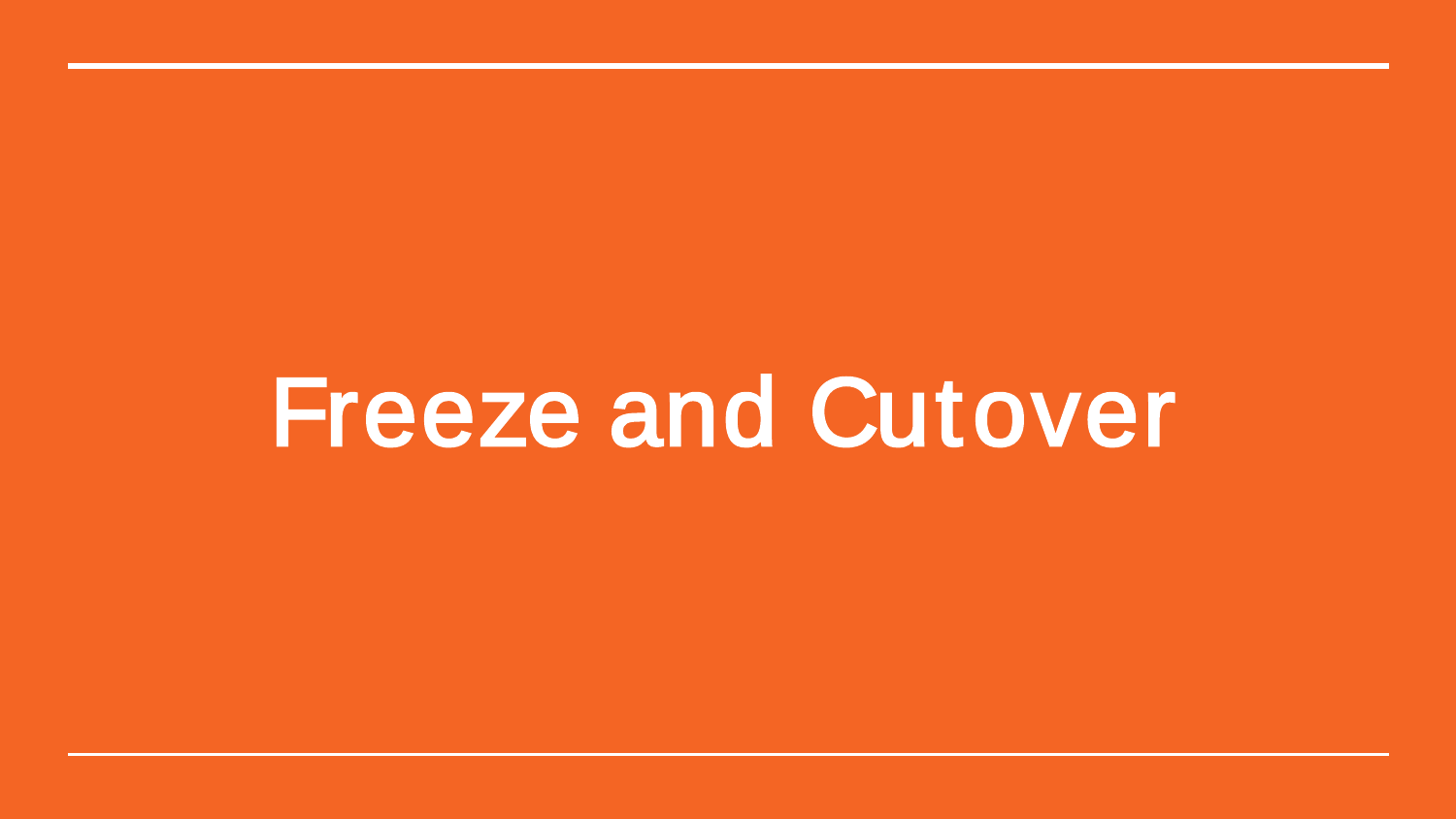## Offline time...



Plan staff projects

- 2 weeks tech services freeze
- 2-3 days checkout freeze

**Training** 

Digitization projects

Offline circulation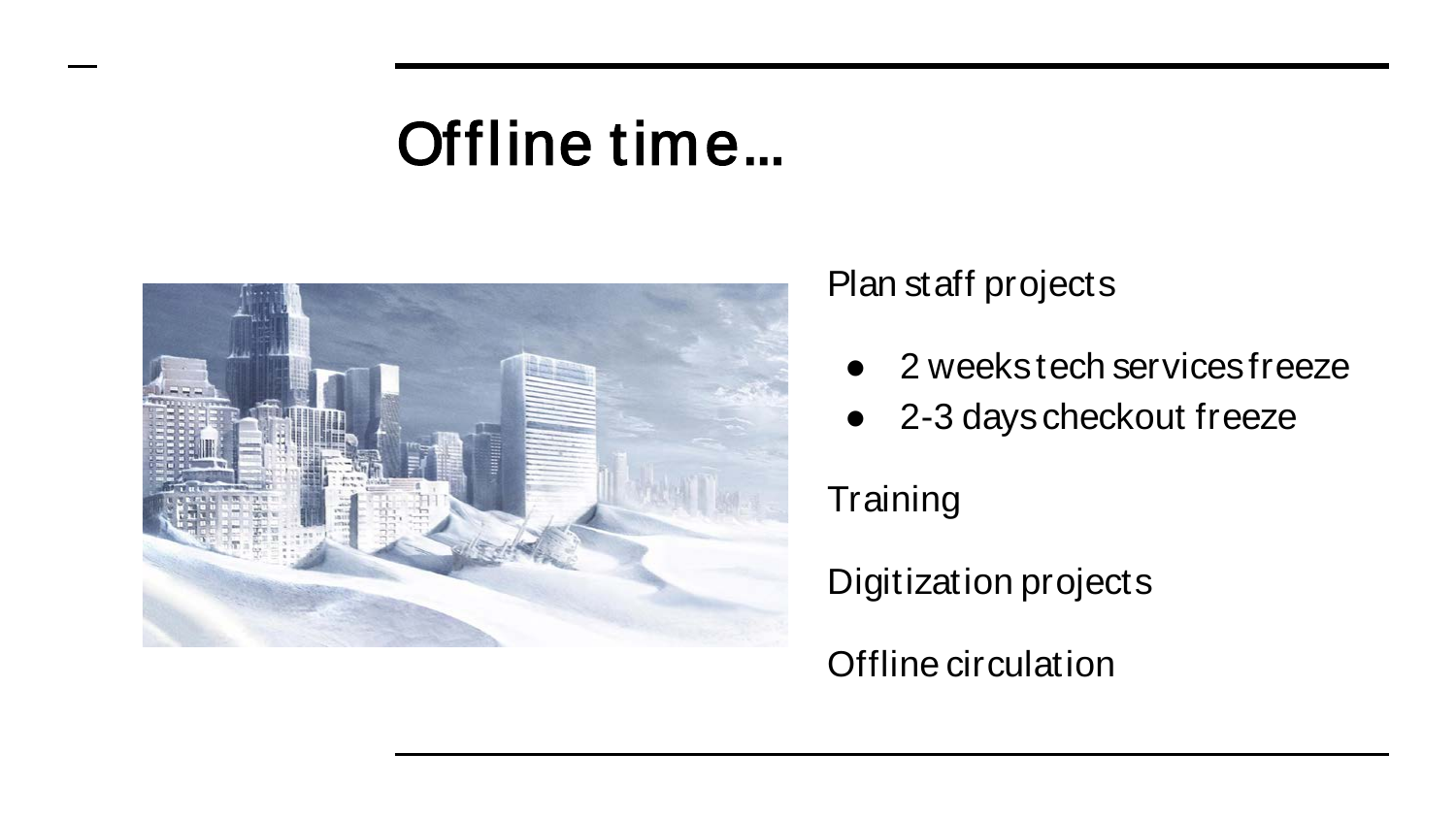## Go-Live!



Overlap services, or hard switch?

If possible, schedule some *back-end* overlap: you probably forgot something!

Test all the things

Communicate with users: the feedback cycle starts now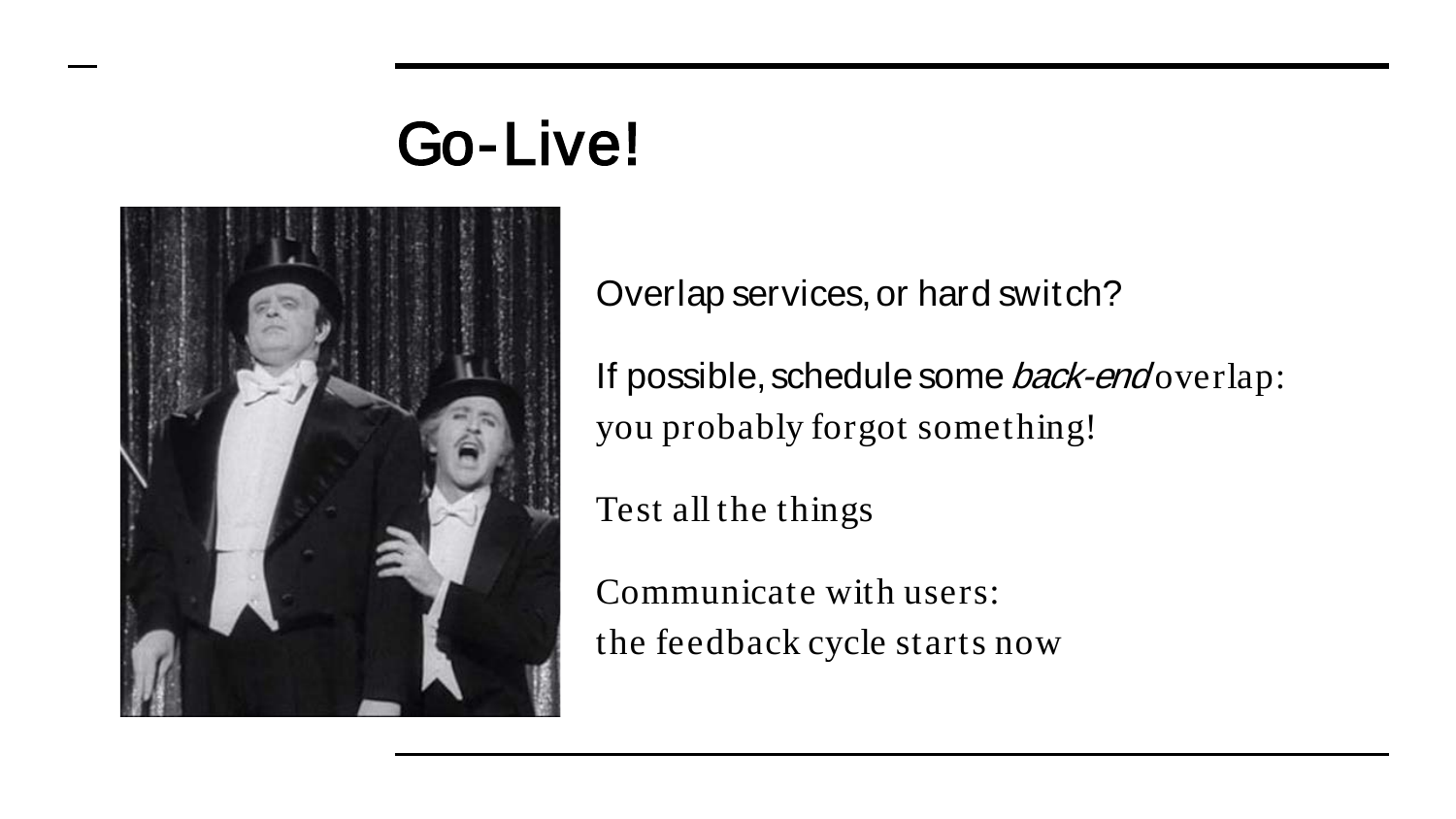After Migration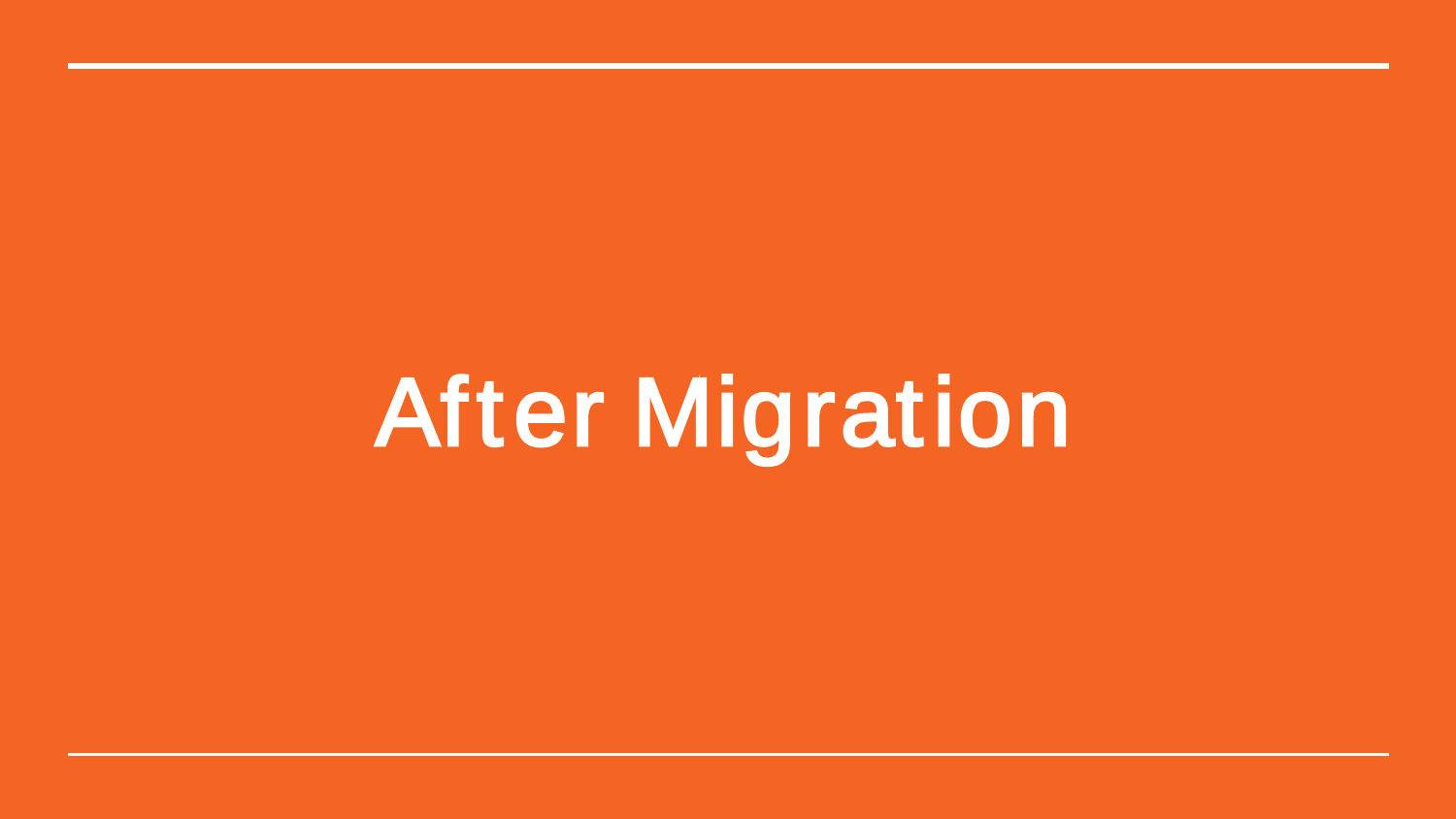### Celebrate!



You made it! Cue the group hugs!

And the continuing meetings… but seriously, throw a party, you went through a lot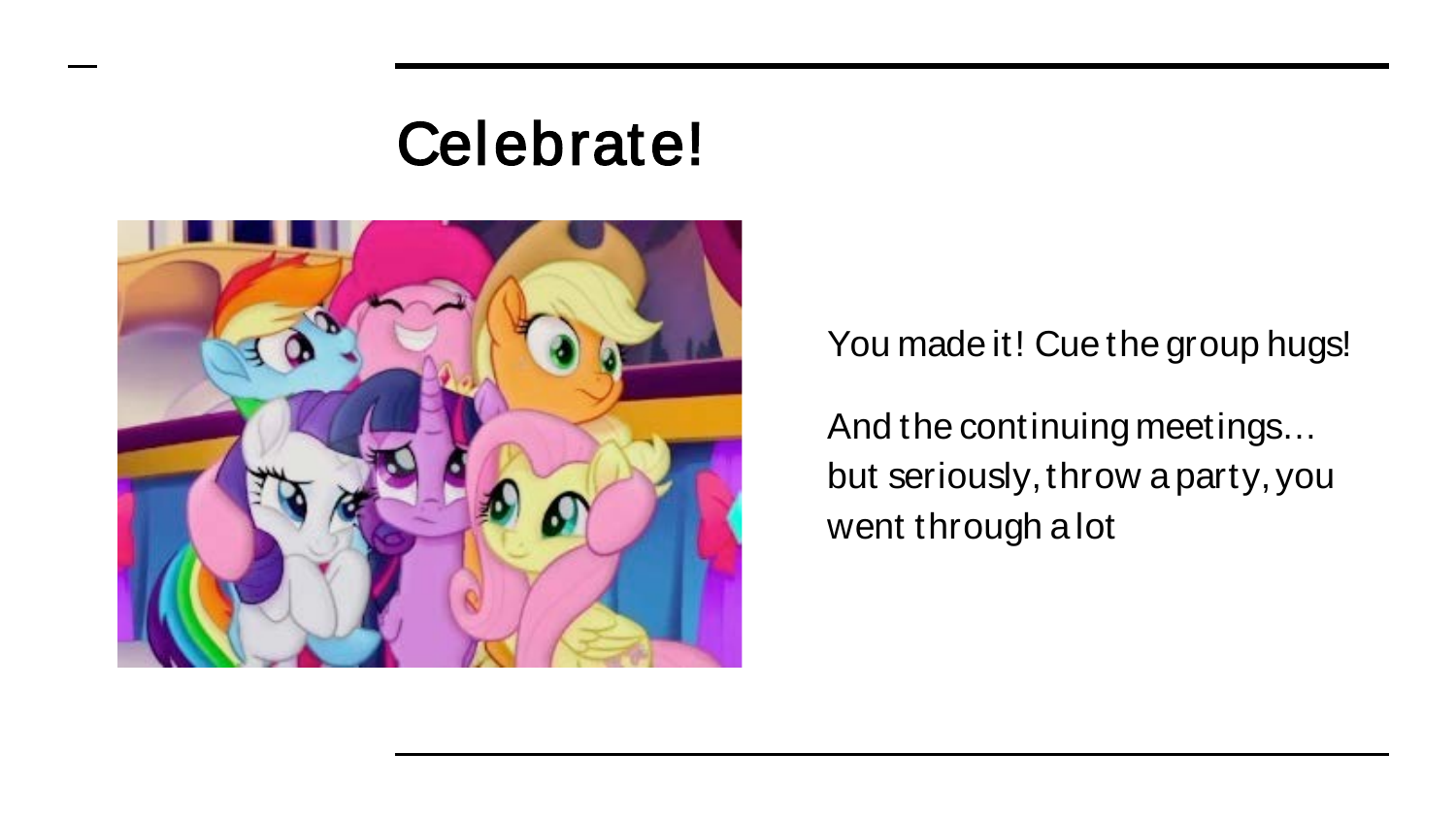## You can fix it

![](_page_18_Picture_1.jpeg)

Alma can change before AND after go-live You're not stuck -- now it's yours Touch base with all staff: where are pain points occurring?

Work with product support

Suggest improvements through Idea Exchange, NERS, and lists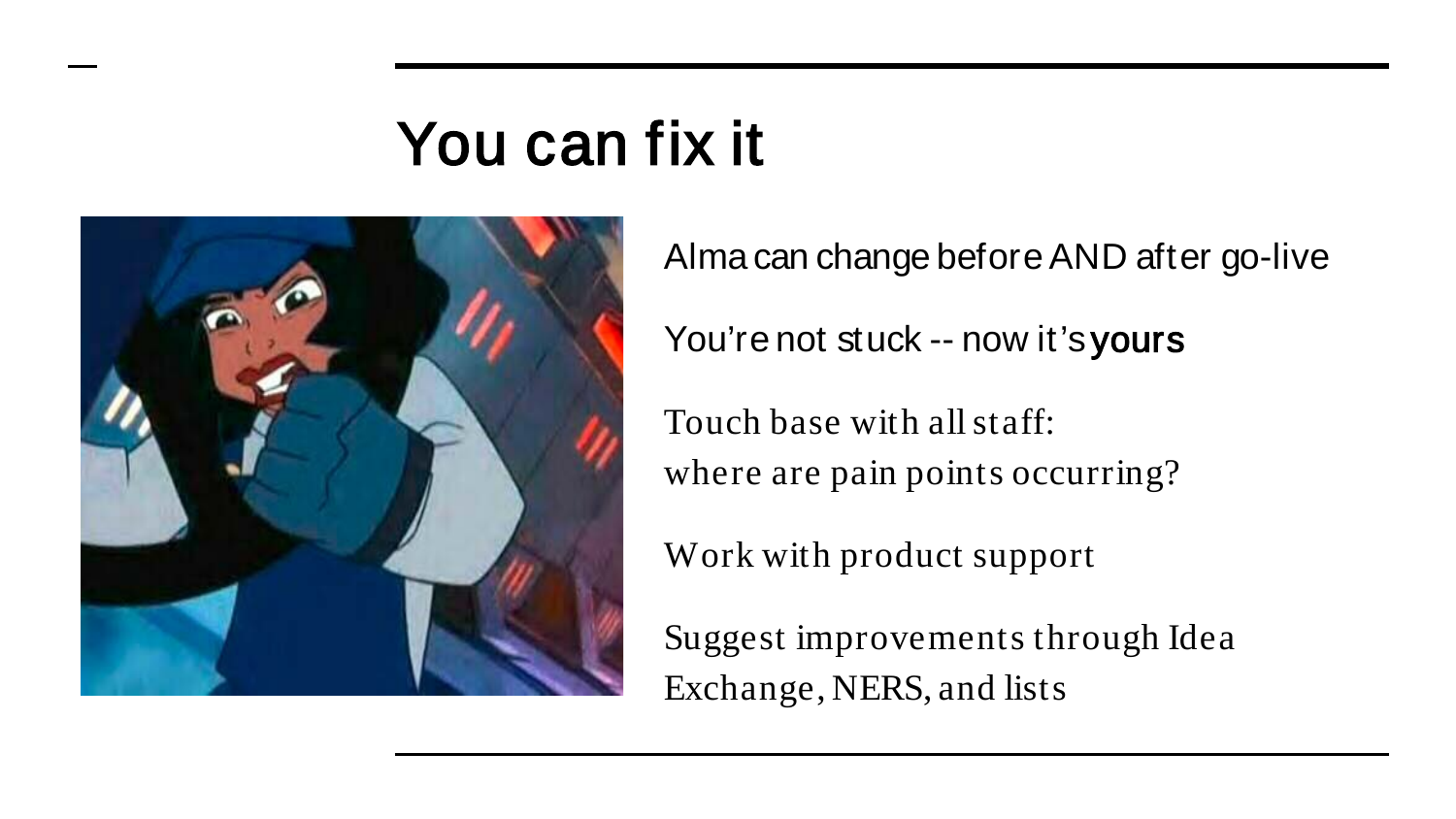## Let's Get In There!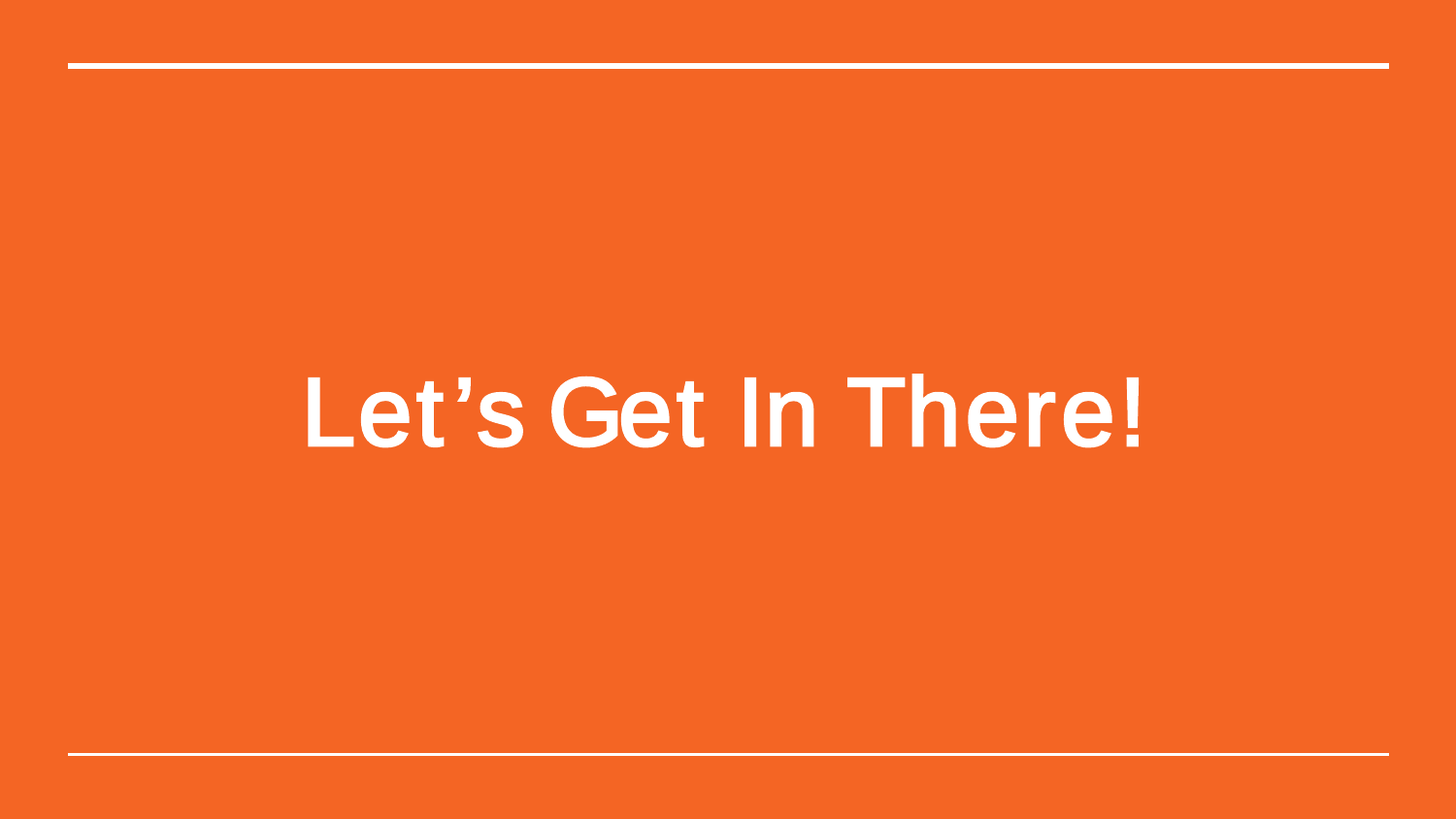## Links

Ex Libris Knowledge Center:<https://knowledge.exlibrisgroup.com>

[St. John Fisher Primo: https://sjfc-primo.hosted.exlibrisgroup.com/primo](https://sjfc-primo.hosted.exlibrisgroup.com/primo-explore/search?vid=01SJFC_INST)explore/search?vid=01SJFC\_INST

Pictures of Kittens:

<https://www.google.com/search?q=pictures+of+kittens&tbm=isch>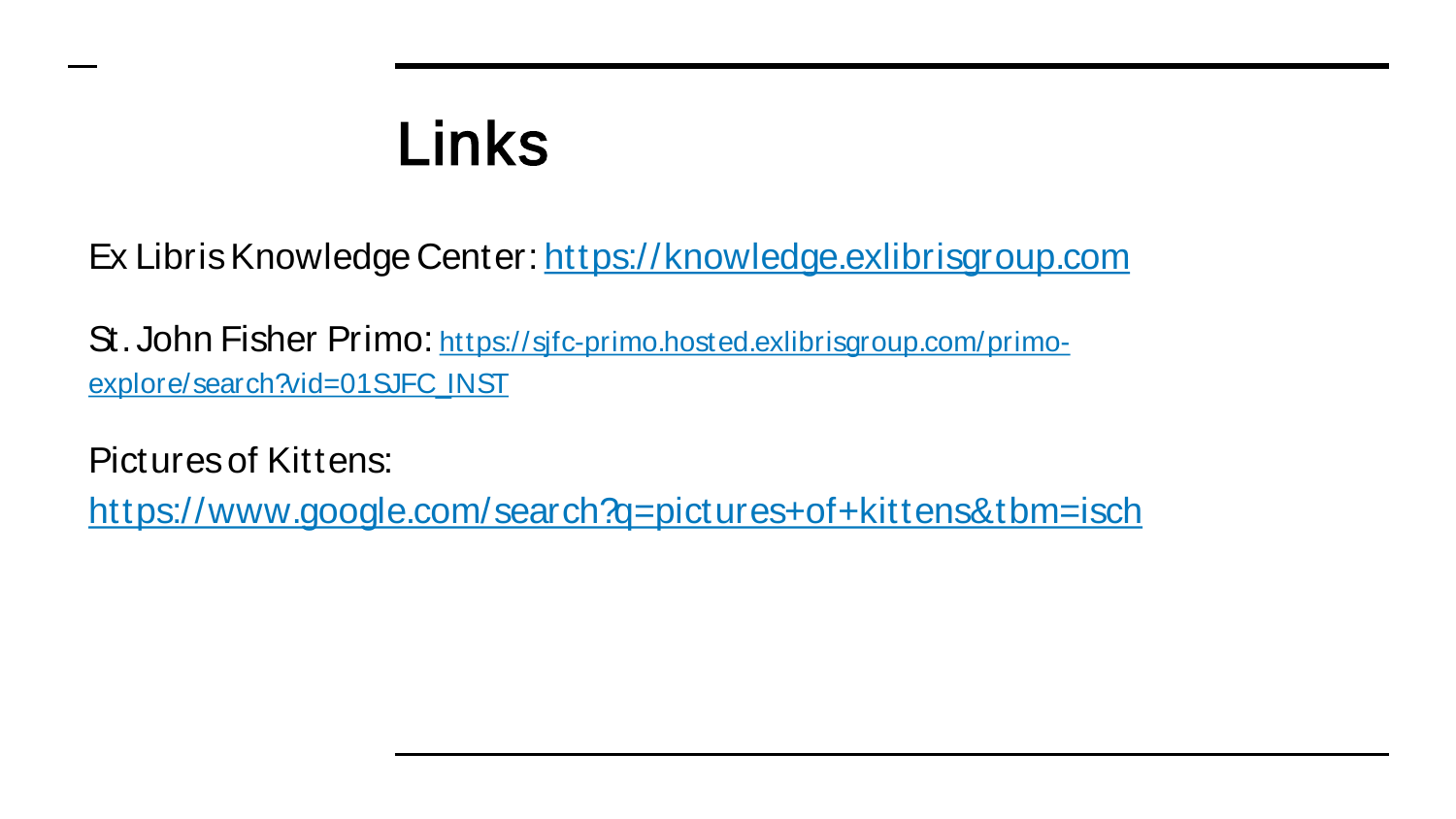### Thanks

The library staff at Fisher and Nazareth

Our mentors at IDS, Roberts, Ithaca, Northwestern, Tennessee, and UConn

Our library director and campus community

Our Alma implementation coordinator, Marina, and her support team